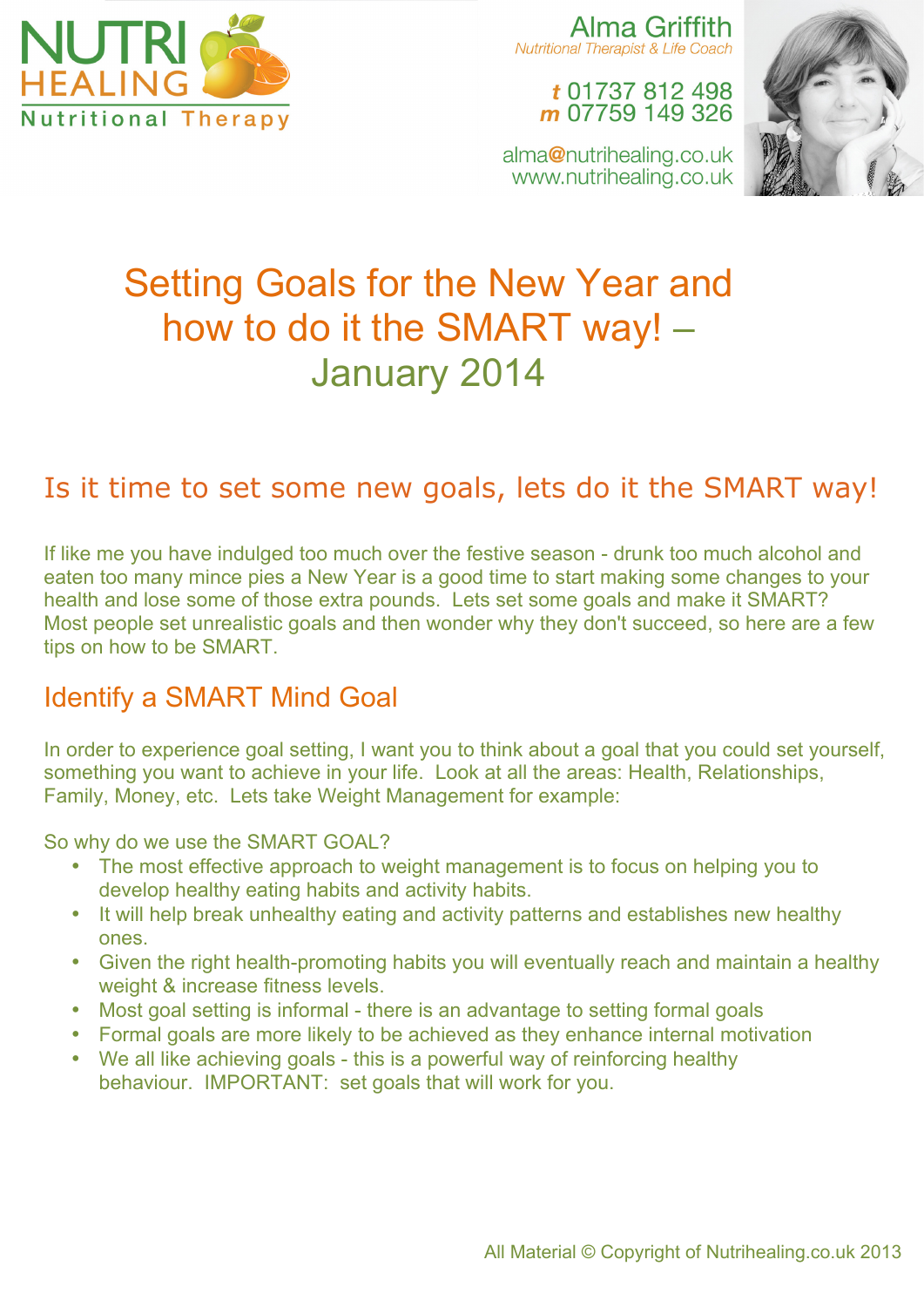# Shifting your thinking to what your outcome will be!

### What's the difference between the conscious and the unconscious?

#### **The CONSCIOUS MIND**

- •Directs the Unconscious mind
- •Like the Captain of the ship gives orders
- Is the Goal setter

#### **The UNCONSCIOUS MIND**

- •Takes orders
- •Like the crew of the ship
- Is the Goal getter

We need to program the unconscious mind in a positive way! Goal setting - defines a destination The Journey - defines the route

Being outcome focused is moving from a **Present State** (where you are now **Stuck)** to a **Desired State** (Outcome goal WHERE YOU WANT TO BE) and along the way there is a process called the **Journey**, which will guide you and give you feedback.

Is your Goal? **S - specific M - measurable A - as if it is NOW R - realistic T - towards & time specific**

**SPECIFIC -** Goals need to be clearly defined and focused on specific behaviours - not vague

Q. Which of these goals are Specific goals and which are NOT?

A. Walking to work, using the stairs, reducing the number of chocolate bars to 2 per week

B. Doing more exercise, being more healthy, eating less

Answer = A Why? B is not measurable.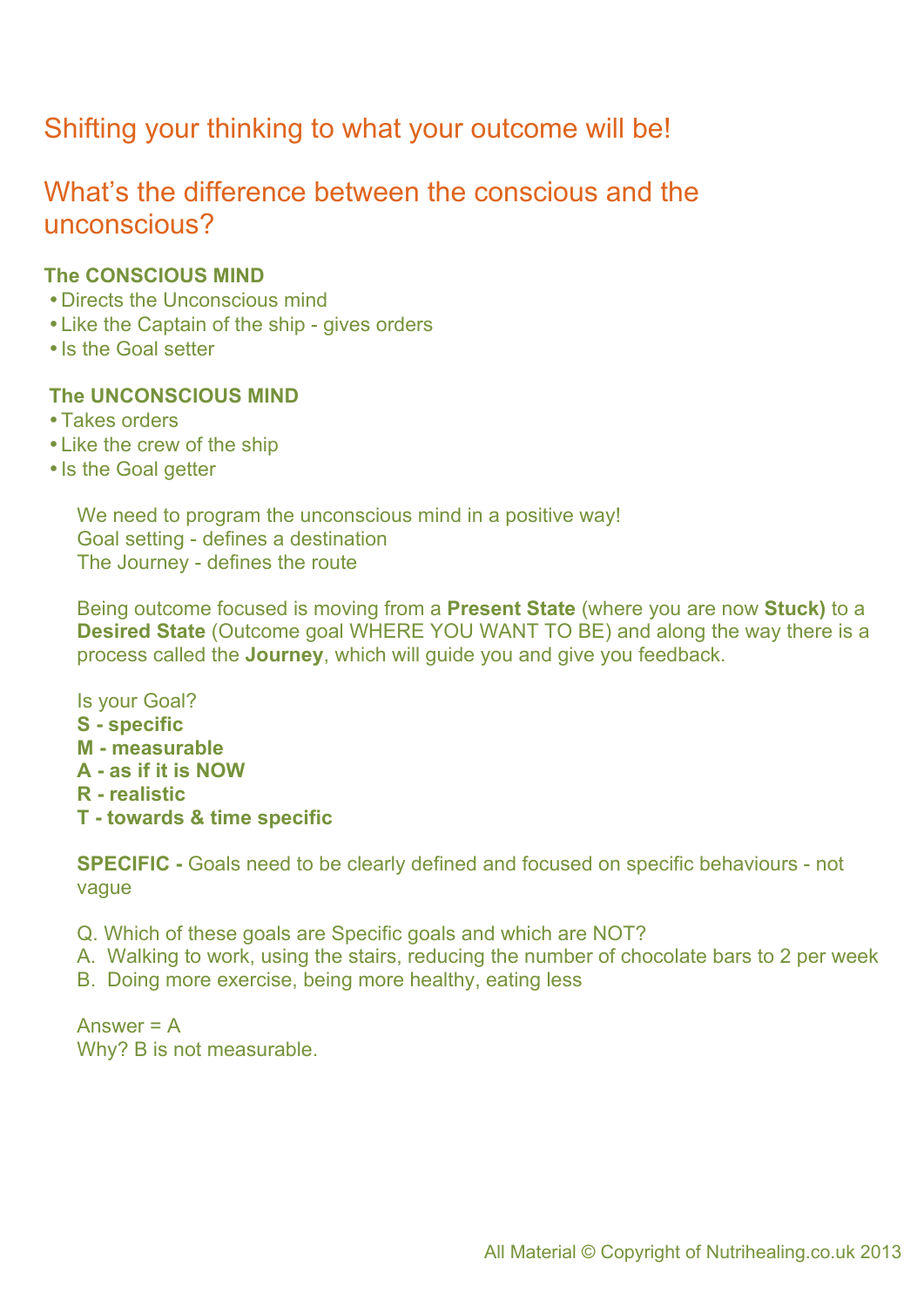**MEASURABLE -** You must be able to judge whether you have achieved your goal or not

- Q. Which are measurable goals and which are NOT?
- A. Going for a walk, eating fewer crisps and chocolates per week
- B. Walking for 30mins twice a week, eating only 2 chocolate bars instead of 7 per week

Answer = B Why? B can be easily monitored whilst A is wholly.

**ACHIEVABLE -** Are the goals realistic i.e. possible to achieve? Be careful of being overenthusiastic - not achieving goals can seriously harm motivation and self-esteem.

Q. Which are Achievable goals and which are NOT?

- A. Eating 2 chocolate bars rather than 7 per week; walking for 30 mins twice per week
- B. Never eating crisps again; going to the gym 5 times per week.

Answer  $= A$ Why? Habits need to be reinforced over time. If they are realistic and achievable you will achieve them.

Failing to reach your goals that are set too high, will tend to lead to feelings of failure if not achieved.

#### **RELEVANT - Is the goal relevant to what you want to achieve**

Choose goals that make a difference to the overall problem.

Q. Which are relevant goals and which are NOT?

A. Choosing not to eat chocolate bars but you only eat them about twice a month normally

B. Choosing to walk twice per week, as you already walk once per week

Answer = B

Why?

Choosing to increase the levels of something you already do and enjoy will mean your goal is more likely to fit into your current lifestyle = more achievable.

Can be more helpful to increase something you already do than adopt a new behaviour.

Goal must make a difference to what you are trying to achieve - e.g. if you don't eat choc often, then cutting out will not reduce weight. If eat lots of fruit and veg then setting 5 per day target not going to improve health.